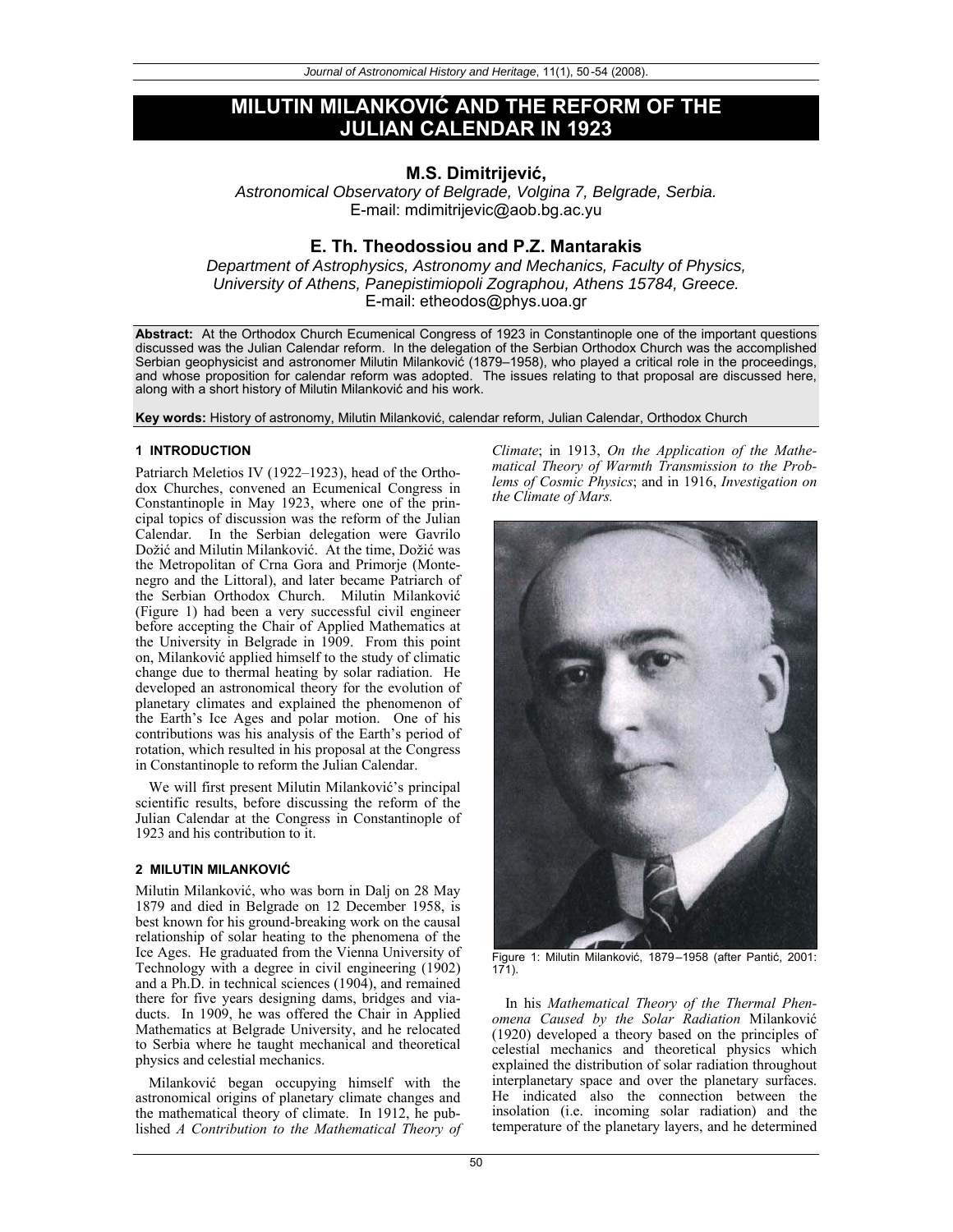daily, annual and secular changes in the insolation. In 1926 he published the research paper titled "Investigation in the thermic constitution of the planetary atmospheres." In all of these works he devoted particular attention to the climate of Mars, establishing beyond doubt the mean annual temperature on the planet's surface to be about  $-17^{\circ}$  C.

In his foremost work, *Kanon der Erdbestrahlung und seine Anwendung auf das Eiszeitenproblem* (*The Canon of the Earth's Insolation and its Application to the Ice Ages Problem*) which was published in 1941, Milanković collected the results of his 28 previouslypublished researches and assembled them in one monograph. He added new analyses and supplements, including numerous applications of his theory, demonstrating that long-period cyclical changes in the Earth's climate and the occurrence of Ice Ages were associated with the following causes:

(1) Changes in the Earth's axis of inclination between  $22^{\circ}$  and  $24.5^{\circ}$  with a 41,000-year period, as a result of which the insolation at any particular point on the Earth's surface also undergoes change.

(2) Changes in the eccentricity of the Earth's orbit around the Sun, with a 100,000-year period, bringing about changes in the Earth's distance from the Sun, which in turn give rise to changes in the duration of the seasons.

(3) Polar precession, causing the point of the winter solstice to be shifted along the Sun's annual apparent path, affecting the duration of the seasons with a period of 22,000 years.

In order to solve the problem of the occurrence of the Ice Ages in Europe during the Quaternary Period, in 1932 Milanković arrived at his famous differential equation of the Earth's polar motion (Milanković, 1933). He found that some 300 million years ago, the Earth's North Pole was in the Pacific Ocean at  $+20^{\circ}$ latitude and  $168^{\circ}$  E longitude. At present, the North Pole is moving towards its equilibrium point in Siberia, near the location where the Pechora River flows into the Arctic Ocean. Today we know that this is a consequence of the movement of the continental plates.

Milanković paid considerable attention to the history of science. In his *Memories, Experiences, Insights* (Milanković, 1997) he points out that: "Any science may be comprehended in its fullness only after one gets acquainted with its origins and its gradual development." He then describes how for him the history of science became the most magnificent part of the entire history of humanity. In his book *Techniques during the Remote Centuries*, Milankoviü (1955) states with regret that "While the works on the world history might fill a large library, the most important works on the history of Mathematics, Astronomy and Physics might be well stored in any personal library."

Milutin Milanković was the Vice-president of the Serbian Academy of Sciences and Arts and from 1948 to 1951 Director of the Belgrade Astronomical Observatory. To honor his scientific achievements in astronomy, a crater on the far side of the Moon (coordinates  $+170^{\circ}$ ,  $+77^{\circ}$ ) was given his name at the 14th I.A.U. General Assembly in Brighton in 1970. His name was also given to a crater on Mars (coordinates  $+147^\circ$ , +55°) at the 15th I.A.U. General Assembly in Sydney in 1973. In 1982, a minor planet discovered in 1930

by Milorad Protić and Pero Djurković and provisionally designated 1936 GA, received its permanent name, 1605 Milanković (Dimitrijević, 2002).

### **3 CALENDAR REFORM AND THE PANORTHODOX CONGRESS IN CONSTANTINOPLE IN 1923**

At the First Council of Nicea (A.D. 325), the Christian Church adopted the Julian calendar, introduced by Julius Caesar in 47 B.C. In this calendar, leap years occur every fourth year, provided the numerals of that year are divisible by four. Although this system was a very good approximation to the natural cycle, its year was over eleven minutes longer than the tropical year. By the sixteenth century, the accumulated time difference reached ten days.

On 24 February 1582, Pope Gregorius XIII commanded the introduction of the following reforms: (i) the accumulated discrepancy would be eliminated by making the day after  $\hat{4}$  October the 15<sup>th</sup> of October 1582; (ii) the only secular leap years would be those where the number of the centuries is divisible by four.

The Eastern Orthodox Churches, not wanting to follow the dictates of the Catholic Church, chose to retain the Julian calendar. By the twentieth century, the discrepancy between the two calendars had grown to thirteen days.

At the Ecumenical Congress of Orthodox Churches of 1923 in Constantinople, one of the important questions was the reform of the Julian calendar, and representatives of the Serbian and Romanian Orthodox Churches submitted two elaborate propositions (a detailed description of the calendar reform and of the Pan Orthodox Congress in Constantinople is given in Milanković, 1923; 1995; 1997; see, also, Dimitrijević, 2002 and Dimitrijević and Theodossiou, 2002). The Serbian delegation came to the Congress with a proposition for calendar reform authored by Maksim Trpković. He proposed the intercalation rule that the secular years in centuries which when divided by 9 have remainders of 0 or 4 will be leap years. In such a way seven days will be omitted from nine centuries, so that the calendar will be closer to the tropical year than the Gregorian calendar, and the vernal equinox will always fall on 21 March or very close to it.

The Romanian delegation consisted of Archimandrite Julius Scriban and Senator Dragici. They came with the following proposal for calendar reform: each year is to have 364 days (exactly 52 weeks) so that every date has a fixed day in the week. March, June, September and December have 31 days, and the other months 30 days. An additional week is added every five years between 31 June and 1 July, whose number of days corrects the difference with the tropical year. The first day of Easter is fixed at 29 April, and all other holidays become fixed. Senator Dragici presented the unsigned proposition to the Congress as his, but he told Milanković that the author was actually Baron Bedeus from Sibiu. The Baron was not an Orthodox Christian, so it was inappropriate that his name should appear on the proposal.

A scientific commission comprising Milutin Milankovic, Senator Dragici and Archimandrite Scriban was formed to examine the two proposals, but both were ultimately rejected by the Congress. What they found objectionable in the proposition of the Serbian dele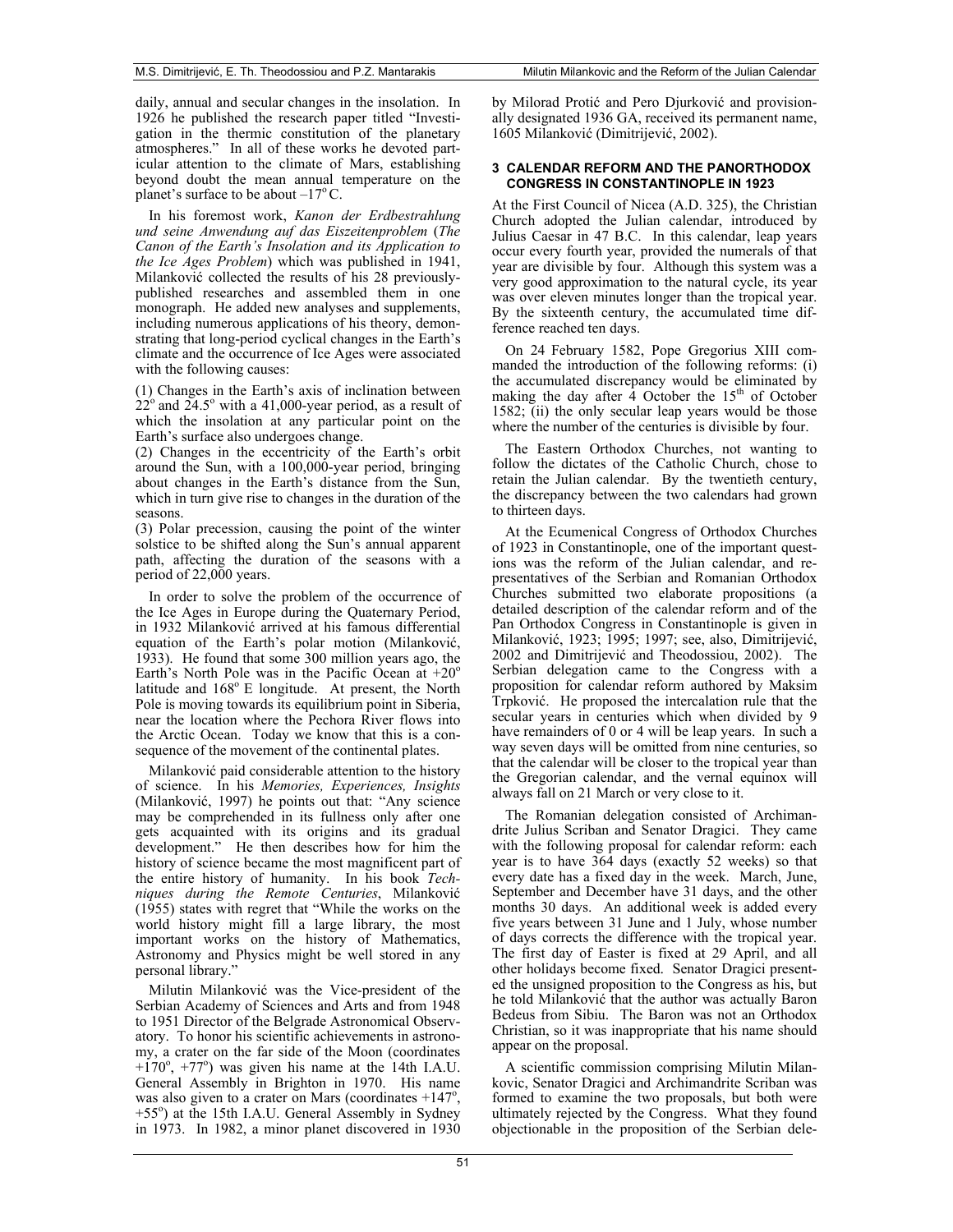gation was that the year 2000 would not be a leap year, as in the Gregorian calendar, and only after 77 years would a difference of one day appear between the Gregorian and the New Rectified Julian calendars. The general opinion of the participants was that the better solution was to retain the Julian calendar as it was and only delete thirteen days, in order to bring it into line with the Gregorian calendar. In this way, a one-day difference would appear after 177 years, in the year 2100.

Milutin Milanković was then given the task of developing a new proposal for calendar reform. He concluded that the wish of the majority of participants was that the calendar of the Eastern Orthodox Church should not be identical to the Gregorian calendar, but that the two should parallel one another as far as possible. Consequently, instead of trying to fix the date of the vernal equinox at 21 March, as in Trpković's proposal**,** he tried to obtain the longest possible consonance of the two calendars. Finally, he developed a new intercalation rule: that secular years are leap years only provided that the number of centuries they belong to when divided by 9 yields the remainder 2 or 6. In this way he obtained a calendar that was more precise than the Gregorian one but consistent with it up to 2800 (i.e. for 877 years from the time of the Ecumenical Congress in Constantinople). The result was that the years 2100, 2200, 2300, 2500, 2600 and 2700 are ordinary years according to both calendars. The years 2000 and 2400 are leap years according to the Gregorian calendar since 2000 and 2400 can be evenly divided by four, and according to Milanković's New Rectified Julian calendar as well because when 2000 is divided by 9 the remainder is 2 and for 2400 the remainder is 6. The year 2800 is a leap year according to the Gregorian calendar since 28 can be evenly divided by 4, but according to the New Rectified Julian calendar it is an ordinary year since when 28 is divided by 9 the remainder is 1. One should take into account the fact that the New Rectified Julian calendar of the Orthodox Church will be in better agreement with nature than with the Gregorian calendar: a disagreement of just one day between the New Rectified Julian calendar and the tropical year will only accumulate after almost 30,000 years!

Milanković presented his new proposal to the Congress at its 23 May 1923 session. This new proposition by the Serbian Orthodox Church was signed by him and by Gavrilo Dožić. In his historic speech to the Congress, Milanković told the delegates that if they only decided to delete thirteen days from the Julian calendar, the Orthodox Church would be in an inferior position in any future discussion on the calendar question. On the other hand, with the proposition of the Serbian delegation, the Orthodox Church would have the most precise and most scientific calendar in the Christian world, so it could confidently enter into any negotiations on the calendar question with Western Churches. Milanković underlined also that with such a decision, the Orthodox Church would not be accepting the calendar of the Roman Catholic Church, but would be adopting a better one.

Also attending the Congress was Anthimos Metropolitan from Viziys, who proposed to determine the exact date of Easter by astronomical methods, with help from observatories and universities in Athens, Belgrade, Bucharest and Pulkovo.



Figure 2: Conclusion or Concentrasion of the all Orthodox Congress in Constantinople in 1923. In the centre is the head of all Orthodox Churches, Patriarch Meletios IV. Milutin Milanković is sitting on the extreme right, and beside him is the Metropolitan of Montenegro and Coast Gavrilo Dožić. The signature across the photo is of Patriarch Meletios IV (after Milanković, 1995).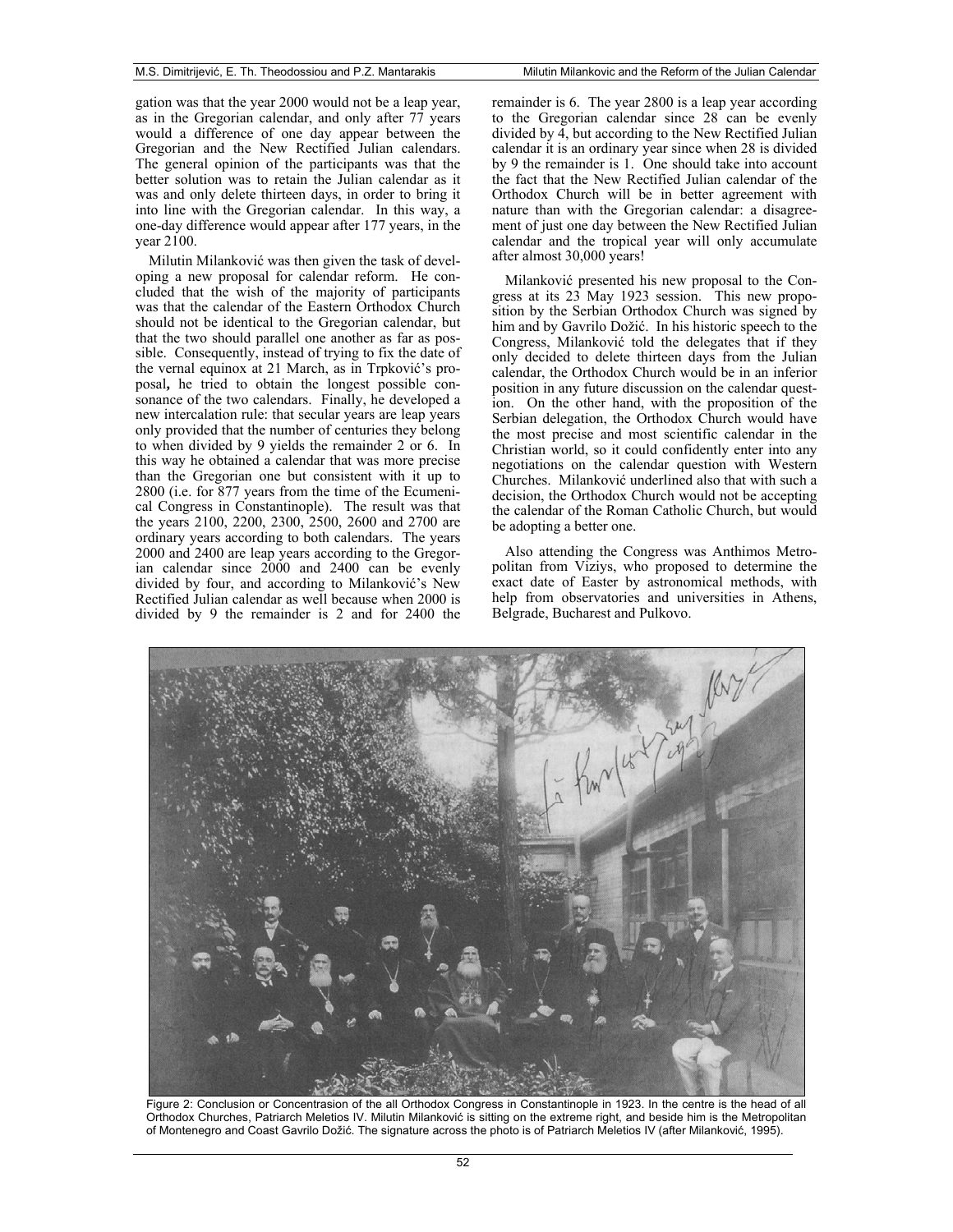The date of Christian Easter had originally been linked to that of the Jewish Passover because it was generally thought that the Last Supper was a Passover meal. The synod of Nicea, however, decided to separate these holidays and determined that Easter would take place on the first Sunday after the full Moon that follows the spring equinox (which occurred on 21 March at that time). Calculations using whole numbers and different calendars resulted in differences between the two holidays of up to four weeks. The proposed calendar reform would also result in different dates, in spite of the fact that the calendars paralleled one another.



Figure 3: The letter from his beatitude Ecumenical Partriarch Meletios IV to Milutin Milanković (courtesy: Archive of the Serbian Academy of Sciences and Arts, 10.131/III – 101).

Milutin Milanković completed the final version of the calendar reform, which was then adopted by the Congress. The relevant document was signed on 8 June 1923, just prior to the conclusion of the Congress, by Patriarch Meletios IV, Kalinikos (Metropolitan of Kyzikos), Alexander (Archbishop of North America), Gavrilo Dožić (Metropolitan of Montenegro and Littoral), Vasilios (Metropolitan of Nicaea), Jakub (Metropolitan of Durachion), Archimandrite Julius Scriban, and Professors E. Antoniadis and Milutin Milanković. The Congress was especially grateful to Milanković for his valued and very substantial input, and on 26 June 1923 Patriarch Meletios IV sent him a heartfelt letter of thanks. This is reproduced here in Figure 3, and an English translation is provided in Appendix 1.

The date of the official inception of the New Julian calendar was originally scheduled for 1 October 1923, but it was subsequently changed to 14 October. This was the date when the calendar reform would be introduced in the Ecumenical Patriarchate and in the Greek Churches, but without the part concerning the Easter determination, where the old Julian calculation was retained. Today, Patriarchates of Constantinople, Alexandria and Antioch, Churches of Greece, Cyprus, Romania, Poland, Finland and most recently, Bulgaria (in 1968) and the Orthodox Church in America (on 1 September 1983; see e.g. http://www.holy-trinity.org/ modern/calen2.html) use the 'New', 'Revised' or 'Rectified' Julian calendar. On the other hand, the Patriarchate of Jerusalem, and the Churches of Russia and Serbia, along with the monasteries on Mt. Athos, all continue to adhere to the old Julian calendar (see http://www.yalchicago.org/paschacalculation.html).

#### **4 REFERENCES**

- Dimitrijević, M.S., 2002. Milutin Milanković (1879-1958) and his contribution to European astronomy. *Astronomische Nachrichten*, 323, 570-573.
- Dimitrijević, M.S., and Theodossiou, E., 2002. The calendar of the Greek Orthodox Church. *Astronomical and Astrophysical Transactions*, 21, 145-148.
- Milanković, M., 1923. *The Reform of the Julian Calendar*. Serbian Royal Academy of Sciences and Arts, Special editions No. 47, Natural and Mathematical Sciences No. 11 [in Serbian].
- Milanković, M., 1933. Säkulare Polverlagerungen. Handbuch der Geophysik, Bd 1, Lieferung 2, Abschnitt VII. Hrsg von Beno Gutenberg, Berlin, Gebrüder Borntraeger, 438.
- Milankoviü, M., 1941. *Kanon der Erdbestrahlung und seine Anwendung auf das Eiszeitenproblem*. Special Editions of the Serbian Royal Academy, CXXIII, Belgrade.
- Milankoviü, M., 1955. *Techniques During the Remote Centuries*, Nolit, Beograd [in Serbian].
- Milanković, M., 1997. Memories, Experiences, Cognition. Selected works of Milutin Milanković, No 7, Zavod za udžbenike i nastavna sredstva, Beograd [in Serbian].
- Milankoviü, V., 1995. *Milutin Milankoviü 1879-1958*. European Geophysical Society, Katlenburg-Lindau.
- Pantić, N., 2001. *Milutin Milanković*. In Biographies and Bibliographies VII, Lives and Works of the Serbian Scientists, 7, Serbian Academy of Sciences and Arts, Belgrade [in Serbian].

#### **APPENDIX 1: TRANSLATION OF THE LETTER OF THANKS TO PROFESSOR MILANKOVIû (REPRODUCED IN FIGURE 3)**

The most learned gentleman M. Milanković, professor of the Belgrade University dear in Lord, child of humbleness, let boon be with your Eruditeness and peace from God.

Since the decision of the Pan-Orthodox Conference on the calendar question is proclaimed in our holy and sacerdotal Synode in order to be correctly adopted, as we communicate to the most serenes Orthodox Churches, honorable Synode with particular respect noting your very precious advice, with which your high Eruditeness contributed, as a member of the Pan-Orthodox Conference, to the formulation of the decision with which it so luckily and favourably solved one of the leading subjects of the Pan-Othodox Conference and the important calendar question.

In that name, with this our synodal decision, we cordially express by this our prayering-letter exceptional laudation and thanksgiving to your high Eruditeness for your enlightened and useful advice.

Addressing to you our paternal laudations and blessings we pray that God's boon always be with your extraordinary Eruditeness.

*26 June 1923 By Mercy of God Archbishop of Constantinople-New Rome and Patriarch* Meletios IV